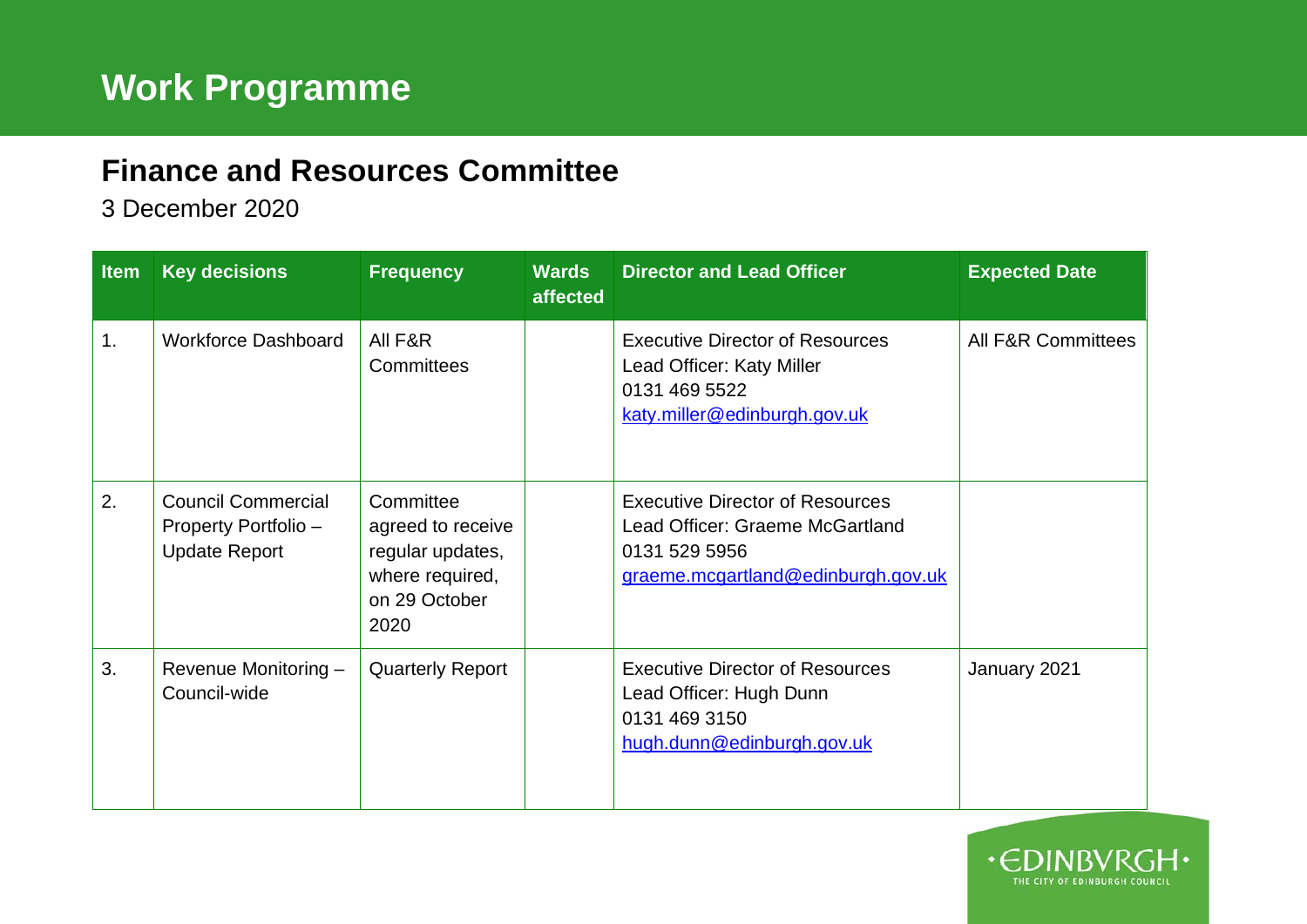| <b>Item</b>    | <b>Key decisions</b>                                                                      | <b>Frequency</b>             | <b>Wards</b><br>affected                                                                                         | <b>Director and Lead Officer</b>                                                                                         | <b>Expected Date</b> |
|----------------|-------------------------------------------------------------------------------------------|------------------------------|------------------------------------------------------------------------------------------------------------------|--------------------------------------------------------------------------------------------------------------------------|----------------------|
| 4.             | <b>Revenue Budget Risks</b><br>and Reserves Report                                        | <b>Annual Report</b>         |                                                                                                                  | <b>Executive Director of Resources</b><br>Lead Officer: Hugh Dunn<br>0131 469 3150<br>hugh.dunn@edinburgh.gov.uk         | January 2021         |
| 5.             | Capital Monitoring -<br>Council-wide                                                      | <b>Quarterly Report</b>      | <b>Executive Director of Resources</b><br>Lead Officer: Hugh Dunn<br>0131 469 3150<br>hugh.dunn@edinburgh.gov.uk |                                                                                                                          | January 2021         |
| 6.             | <b>Resources Directorate</b><br>- Revenue Budget<br>Monitoring                            | <b>Quarterly Report</b>      |                                                                                                                  | <b>Executive Director of Resources</b><br>Lead Officer: Iain Shaw<br>0131 469 3117<br>iain.shaw@edinburgh.gov.uk         | January 2021         |
| 7 <sub>1</sub> | Chief Executive -<br><b>Revenue Budget</b><br>Monitoring                                  | <b>Quarterly Report</b>      |                                                                                                                  | <b>Executive Director of Resources</b><br>Lead Officer: Iain Shaw<br>0131 469 3117<br>iain.shaw@edinburgh.gov.uk         | January 2021         |
| 8.             | <b>Miscellaneous Debts</b><br>Write $Off - 6$ monthly<br>operational update (B<br>Agenda) | <b>Six Monthly</b><br>Report |                                                                                                                  | <b>Executive Director of Resources</b><br>Lead Officer: Nicola Harvey<br>0131 469 5016<br>nicola.harvey@edinburgh.gov.uk | March 2021           |
| 9.             | <b>Contract Award and</b><br>Procurement<br>Programme                                     | <b>Six Monthly</b><br>Report |                                                                                                                  | <b>Executive Director of Resources</b><br>Lead Officer: Iain Strachan<br>0131 529 4930                                   | March 2021           |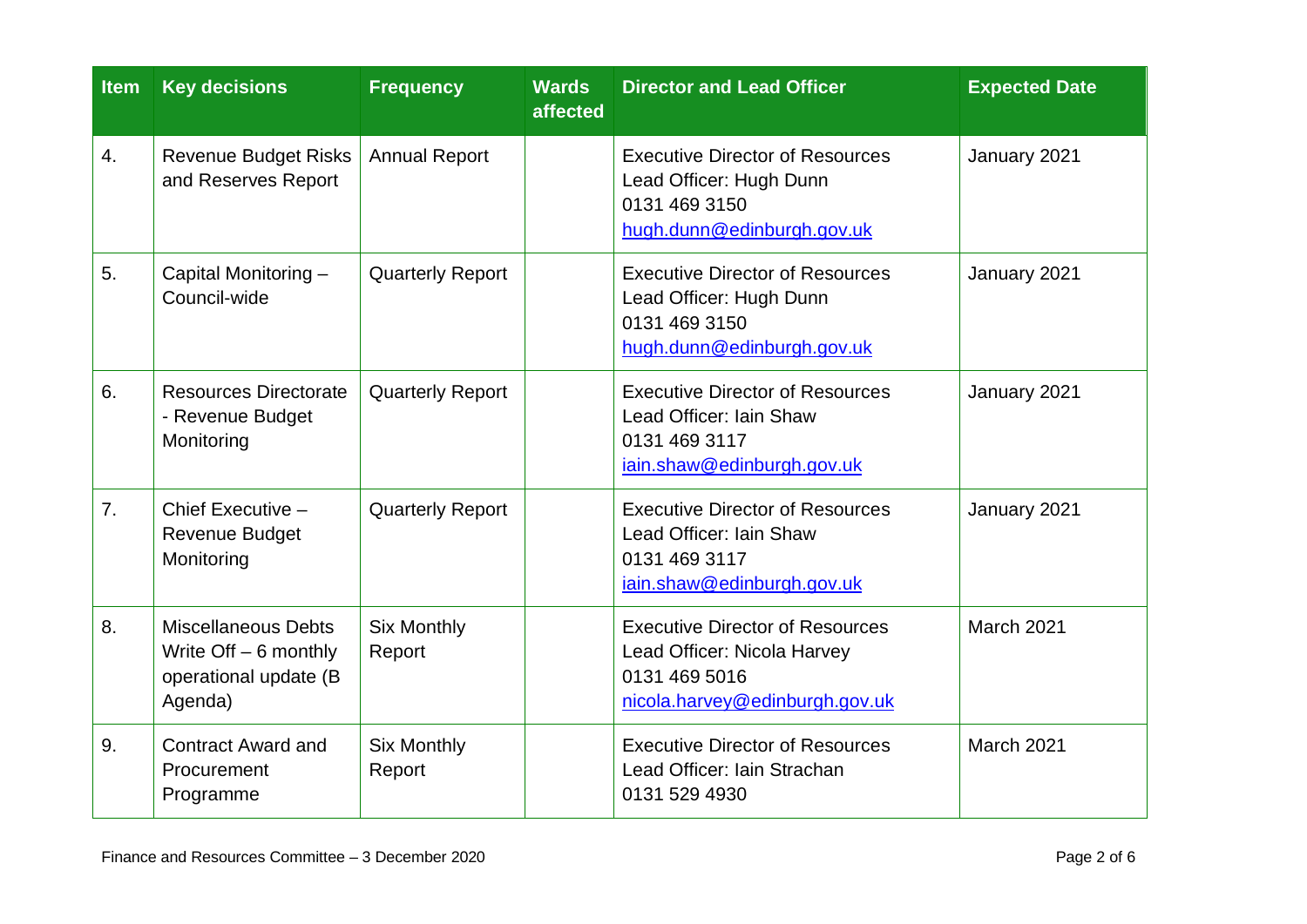| <b>Item</b> | <b>Key decisions</b>                                        | <b>Frequency</b>                                                                                                                  | <b>Wards</b><br>affected | <b>Director and Lead Officer</b>                                                                                                        | <b>Expected Date</b> |
|-------------|-------------------------------------------------------------|-----------------------------------------------------------------------------------------------------------------------------------|--------------------------|-----------------------------------------------------------------------------------------------------------------------------------------|----------------------|
|             |                                                             |                                                                                                                                   |                          | iain.strachan@edinburgh.gov.uk                                                                                                          |                      |
| 10.         | <b>Change Strategy</b><br>2021/24                           | <b>Annual Update</b><br>Report,<br>incorporating<br>impacts of<br>provisional Local<br>Government<br>Finance<br>Settlement        |                          | <b>Chief Executive and Executive Director</b><br>of Resources<br>Lead Officer: Hugh Dunn<br>0131 469 3150<br>hugh.dunn@edinburgh.gov.uk | January 2021         |
| 11.         | <b>Housing Revenue</b><br><b>Account Budget</b><br>Strategy | <b>Annual Report</b>                                                                                                              |                          | <b>Executive Director of Place</b><br><b>Lead Officer: Elaine Scott</b><br>0131 529 2277<br>elaine.scott@edinburgh.gov.uk               | January 2021         |
| 12.         | <b>Capital Budget</b><br><b>Strategy 2020/30</b>            | <b>Annual Update</b><br>Report,<br>incorporating<br>impacts of<br>provisional Local<br>Government<br>Finance<br><b>Settlement</b> |                          | <b>Executive Director of Resources</b><br>Lead Officer: Hugh Dunn<br>0131 469 3150<br>hugh.dunn@edinburgh.gov.uk                        | January 2021         |
| 13.         | <b>Annual Fraud</b><br>Prevention and<br><b>Detection</b>   | <b>Annual Report</b>                                                                                                              |                          | <b>Executive Director of Resources</b><br>Lead Officer: Nicola Harvey<br>0131 469 5016                                                  | October 2021         |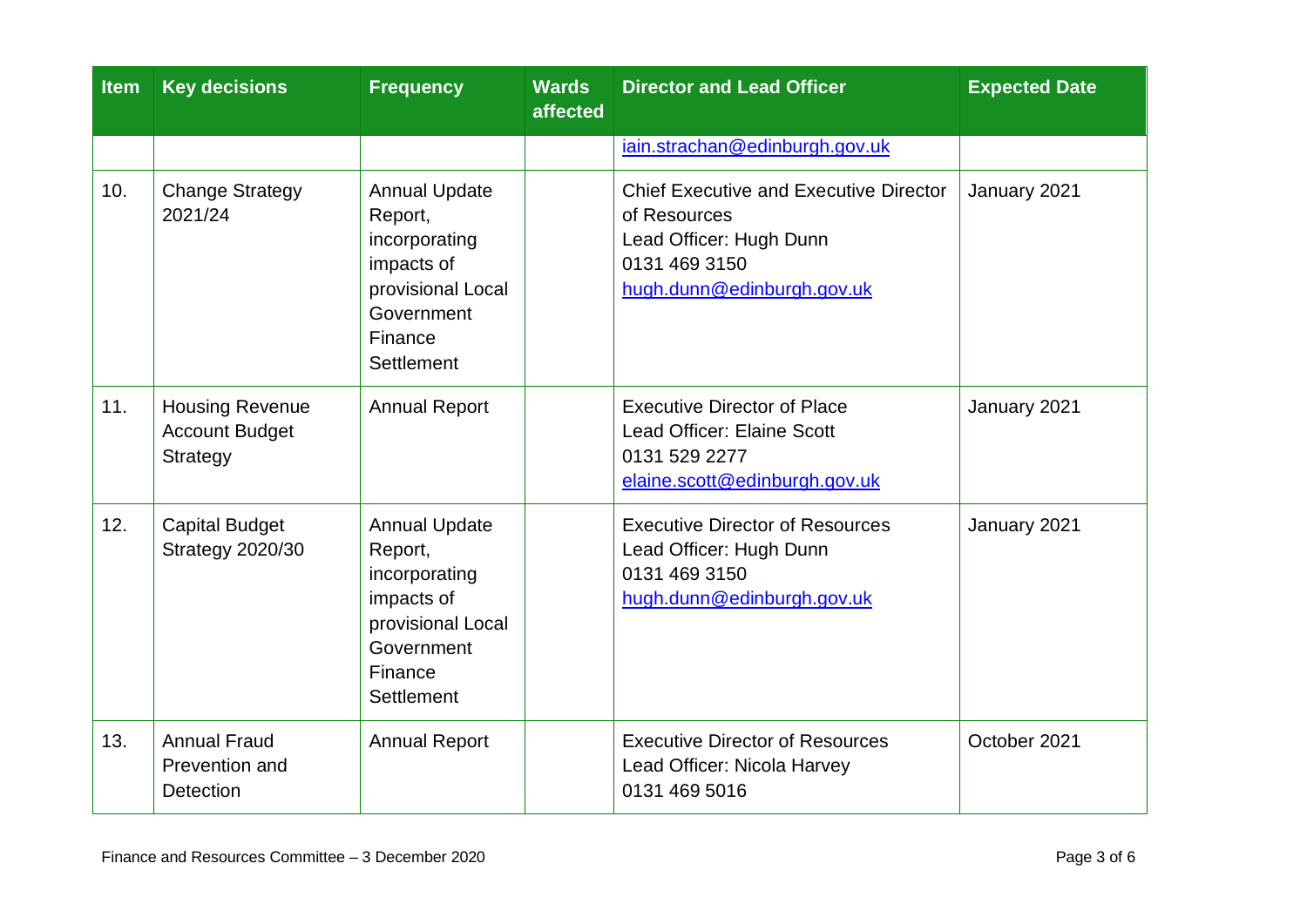| <b>Item</b> | <b>Key decisions</b>                                                                                                                                                                       | <b>Frequency</b>     | <b>Wards</b><br>affected | <b>Director and Lead Officer</b>                                                                                           | <b>Expected Date</b> |
|-------------|--------------------------------------------------------------------------------------------------------------------------------------------------------------------------------------------|----------------------|--------------------------|----------------------------------------------------------------------------------------------------------------------------|----------------------|
|             |                                                                                                                                                                                            |                      |                          | nicola.harvey@edinburgh.gov.uk                                                                                             |                      |
| 14.         | City of Edinburgh<br>Council - 2019/20<br>Annual Audit Report to<br>the Council and the<br>Controller of Audit -<br>referral by the<br>Governance, Risk and<br><b>Best Value Committee</b> | <b>Annual Report</b> |                          | <b>Executive Director of Resources</b><br>Lead Officer: Hugh Dunn<br>0131 469 3150<br>hugh.dunn@edinburgh.gov.uk           | November 2021        |
| 15.         | The City of Edinburgh<br><b>Council Charitable</b><br>Trusts – report to<br>those charged with<br>governance on the<br>2019/20 audit                                                       | <b>Annual Report</b> |                          | <b>Executive Director of Resources</b><br>Lead Officer: John Aghodeaka<br>0131 469 5348<br>john.aghodeaka@edinburgh.gov.uk | November 2021        |
| 16.         | 2019/20 Common<br>Good Annual<br>Performance Report                                                                                                                                        | <b>Annual Report</b> |                          | <b>Executive Director of Resources</b><br>Lead Officer: John Aghodeaka<br>0131 469 5348<br>john.aghodeaka@edinburgh.gov.uk | November 2021        |
| 17.         | <b>Annual Treasury</b><br><b>Management Strategy</b><br>2019/20                                                                                                                            | <b>Annual Report</b> |                          | <b>Executive Director of Resources</b><br>Lead Officer: Innes Edwards<br>0131 469 6291<br>innes.edwards@edinburgh.gov.uk   | August 2021          |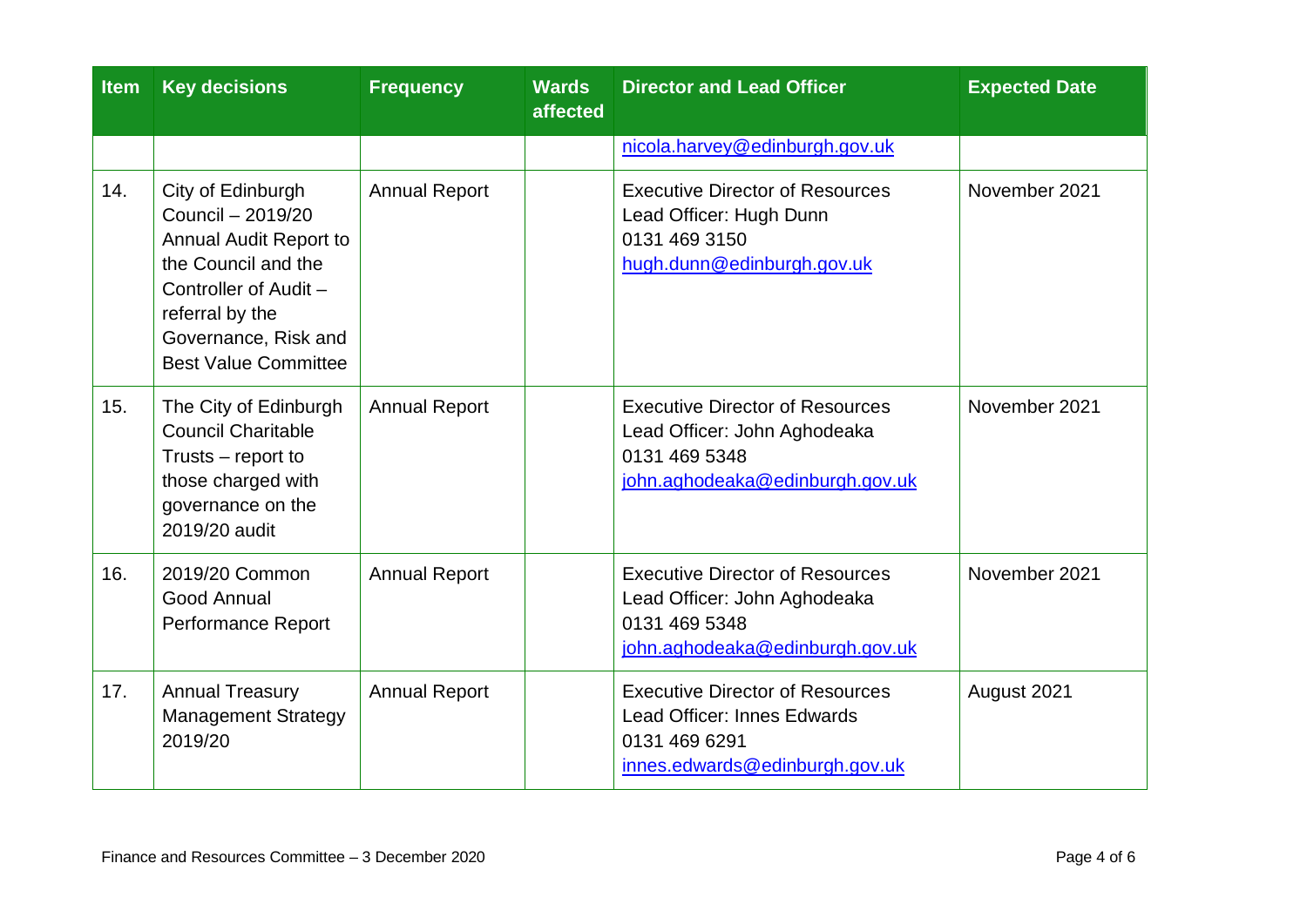| <b>Item</b> | <b>Key decisions</b>                                     | <b>Frequency</b>                                                                                                                                                         | <b>Wards</b><br>affected | <b>Director and Lead Officer</b>                                                                                                | <b>Expected Date</b> |
|-------------|----------------------------------------------------------|--------------------------------------------------------------------------------------------------------------------------------------------------------------------------|--------------------------|---------------------------------------------------------------------------------------------------------------------------------|----------------------|
| 18.         | <b>Treasury Management</b><br>Mid-Term Report<br>2020/22 | <b>Annual Report</b>                                                                                                                                                     |                          | <b>Executive Director of Resources</b><br><b>Lead Officer: Innes Edwards</b><br>0131 469 6291<br>innes.edwards@edinburgh.gov.uk | December 2021        |
| 19.         | <b>Asset Management</b><br><b>Works Programme</b>        | <b>Annual Report</b><br>The report is<br>normally<br>presented at the<br>financial year end<br>to update<br>Committee on<br>the outcome of<br>the 12-month<br>programme. |                          | <b>Executive Director of Resources</b><br>Lead Officer: Peter Watton<br>0131 529 5962<br>peter.watton@edinburgh.gov.uk          | May 2021             |
| 20.         | <b>Health and Safety</b><br>Performance                  | <b>Annual Report</b>                                                                                                                                                     |                          | <b>Executive Director of Resources</b><br>Lead Officer: Nick Smith<br>0131 529 4377<br>nick.smith@edinburgh.gov.uk              | March 2021           |
| 21.         | <b>Workforce Control</b><br><b>Annual Report</b>         | <b>Annual Report</b>                                                                                                                                                     |                          | <b>Executive Director of Resources</b><br>Lead Officer: Katy Miller<br>0131 469 5522<br>katy.miller@edinburgh.gov.uk            | August 2021          |
| 22.         | Commercial and                                           | <b>Annual Report</b>                                                                                                                                                     |                          | <b>Executive Director of Resources</b>                                                                                          | September 2021       |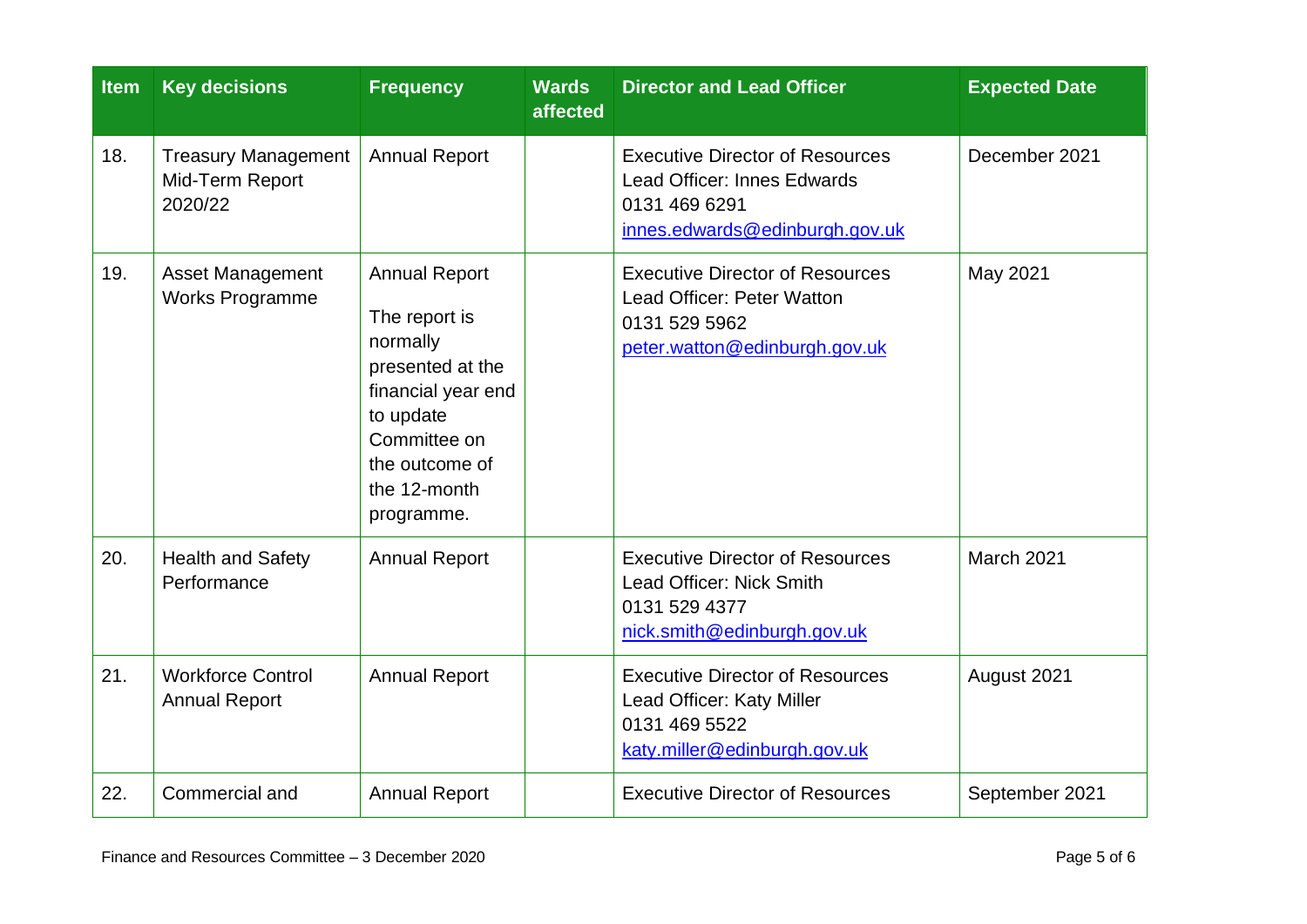| l Item | <b>Key decisions</b>                | <b>Frequency</b> | <b>Wards</b><br>affected | Director and Lead Officer                                                      | <b>Expected Date</b> |
|--------|-------------------------------------|------------------|--------------------------|--------------------------------------------------------------------------------|----------------------|
|        | <b>Procurement Annual</b><br>Report |                  |                          | Lead Officer: Iain Strachan<br>0131 529 4930<br>iain.strachan@edinburgh.gov.uk |                      |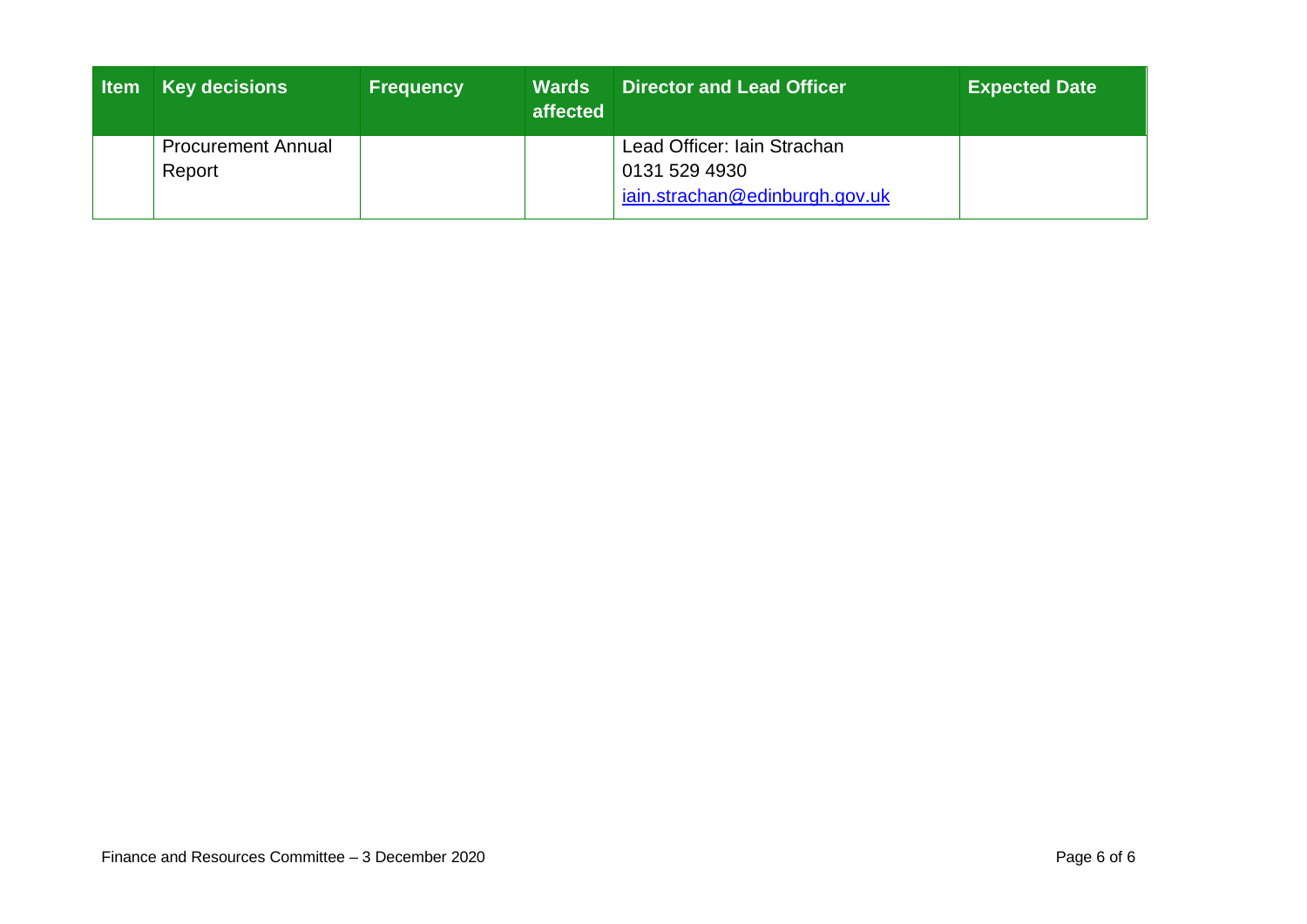## **Finance and Resources Committee Upcoming Reports <b>Appendix 1**

| <b>Report Title</b>                                      | <b>Directorate</b>               | <b>Lead Officer</b>      |
|----------------------------------------------------------|----------------------------------|--------------------------|
| January 2021                                             |                                  |                          |
| Revenue Monitoring - Council-wide                        | <b>Resources</b>                 | Hugh Dunn                |
| Capital Monitoring - Council-wide                        | <b>Resources</b>                 | Hugh Dunn                |
| Revenue Budget Risks and Reserves                        | <b>Resources</b>                 | Hugh Dunn                |
| Resources Directorate - Revenue Budget Monitoring        | <b>Resources</b>                 | Iain Shaw                |
| Chief Executive - Revenue Budget Monitoring              | <b>Resources</b>                 | Iain Shaw                |
| Capital Budget Strategy 2020/30                          | <b>Resources</b>                 | Hugh Dunn                |
| Commercial Property Portfolio - Update Report (B Agenda) | <b>Resources</b>                 | <b>Graeme McGartland</b> |
| <b>Workforce Dashboard</b>                               | Resources                        | <b>Katy Miller</b>       |
| <b>Agency Procurement Contract</b>                       | <b>Resources</b>                 | <b>Katy Miller</b>       |
| Change Strategy 2021/24                                  | Chief<br>Executive/Resour<br>ces | Hugh Dunn                |